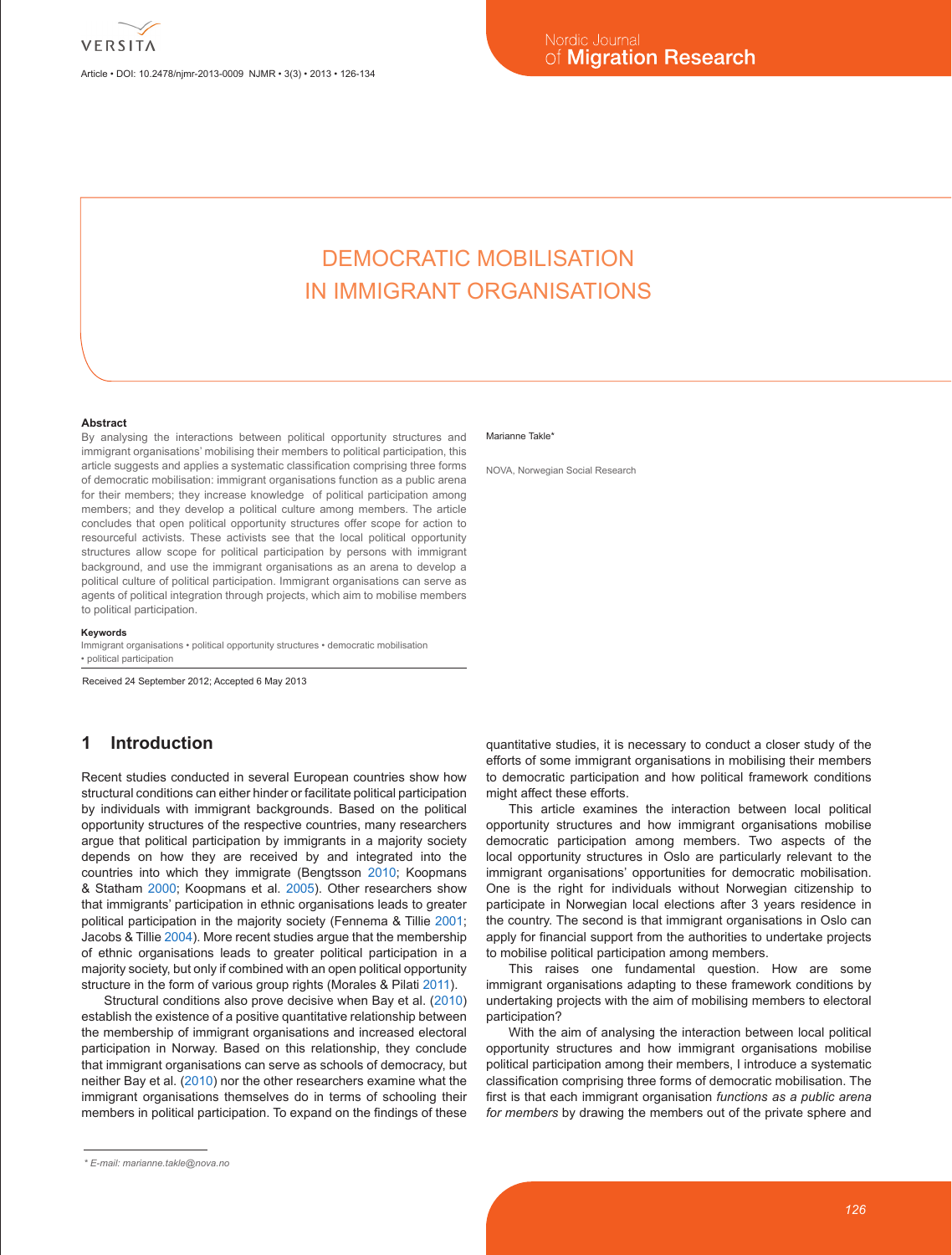into public organisations in civil society and by using the members' network. The second form is that immigrant organisations *increase the knowledge of political participation and representation among members* by informing them about the majority society's political system. The third form is that immigrant organisations *develop a political culture among members* by implementing internal democratic procedures and/or by developing a political awareness over time.

Together, these three forms of democratic mobilisation refer to the inclusion of individuals in a democratic culture. These aspects are central to classical republican interpretations of participatory democracy (Barber 2003; Habermas 1992). They not only refer to types of political participation as voting or running for elections but also to lesser types such as taking part in public debates, interest groups, immigrant organisations, consultative bodies, contact with bureaucratic bodies or contact with bureaucratic officials (Dahl 1989; Norris 2011; Verba et al. 1995). This article concentrates on how immigrant organisations undertake projects with the aim of increasing the electoral participation among persons with an immigrant background. It examines how the three forms of democratic mobilisation might be decisive for such political participation.

The empirical basis for the study comprises 16 immigrant organisations. They gained financial support from the City of Oslo to undertake projects with the aim of mobilising political participation among members in the run-up to the 2011 local election. The sample is selected from the 300 or so local immigrant organisations registered in public registers in Oslo. These organisations are mostly ethnically and nationally based, and in line with the largest group of local immigrant organisations, the organisations examined in this study have members with African and Asian backgrounds. All immigrant organisations in Oslo can apply for funding. The study includes all organisations that received funding for political mobilisation, and it excludes organisations that received funding to create cultural collaboration between different ethnic or national groups or to hold courses related to health, education or employment (EMI 2011, 2012). The sample is selected with the aim of investigating how some immigrant organisations make use of the opportunities the authorities give for political participation for persons with an immigrant background. These organisations are probably the most politically active organisations among those that are not established as political organisations. They are not representative of all immigrant organisations in Oslo.

The empirical analysis covers a period of 1 year, from the organisations' applications for funding in spring 2011 to their submission of projects to the city administration in spring 2012. I have used document analysis and semi-structured interviews. The document analysis is based on material from the Unit for Diversity and Integration (EMI 2013), which administers the projects. This covers work in EMI's archives in June 2011 and September 2012. The documents comprise EMI's guidelines for applications, the applications for financial support submitted by immigrant organisations to EMI in spring 2011, EMI's justification for approving the applications, and the reports on the implementation of the projects submitted by the immigrant organisations to EMI in spring 2012. I conducted interviews with persons from immigrant organisations who were responsible for projects in 11 of the 16 immigrant organisations receiving financial support. The remaining five organisations declined to give interviews. The interviews were conducted in October and November 2011, after the local election had been held. I approached the interviewees by sending emails to the organisations in which I explained the aim of the project and the questions I wanted to ask. After 1 week, I phoned the organisations and made appointments for the interviews. The interviews were conducted in cafés, at workplaces, and in three cases by phone. All interviewees told me that they played key roles in formulating the applications and the reports.

In addition to the city of Oslo's targeting policy towards immigrant organisations, Oslo is an interesting case for two reasons. Firstly, every third immigrant and Norwegian-born person with immigrant parents in Norway resides in Oslo. There are approximately 593,321 immigrants in Norway and 117,144 persons born in Norway of immigrant parents. Approximately 189,400 residents of Oslo are immigrants or Norwegian-born persons with immigrant background. These persons represent 30 per cent of the population, which is well above the national average of 14.1 per cent (Statistics Norway 2013). Secondly, the 2011 local election in Oslo resulted in 11 of the 59 representatives voted onto the new city council having immigrant backgrounds. This represents 28 per cent and is equivalent to both the percentage of persons with immigrant background who live in the city and to the percentage of those entitled to vote (Statistics Norway 2012a).

This article is divided into four sections: the first section discusses how previous studies found connections between membership of immigrant organisations and political participation and how these connections were interpreted in the light of political opportunity structures. The second section suggests three different forms of democratic mobilisation. The third section examines how the political opportunity structures in Oslo set guidelines for immigrant organisations' political mobilisation projects. The fourth section analyses some typical features regarding how immigrant organisations mobilise political participation among members.

# **2 Immigrant organisations and political participation**

The concept of political opportunity structure was developed within the framework of studies of social movements and was subsequently adapted to studies of migration (Koopmans & Statham 2000). An example of such adaptation is the studies conducted by Koopmans et al. (2005) of how the combination of citizenship regimes and cultural group rights are decisive for immigrants' collective actions in several European countries. Studies of political opportunity structures argue that institutions created for receiving and integrating immigrants influence the way in which immigrants organise themselves and participate politically through collective action such as immigrant organisations (Bengtsson 2010; Predelli 2008; Togeby 2004).

In the tradition of Putnam (2000), several scholars focus on what role membership of ethnic organisations has for immigrants' political participation (Fennema &Tillie 2001; Jacobs & Tillie 2004). Studies from several European cities not only find that membership of ethnic organisations has a significant bearing on political participation but also reveals variations between different ethnic groups and different forms of political participation (Bay et al. 2010; Berger et al. 2004; Jacobs &Tillie 2004; Tillie 2004). In contrast, Strömblad and Adman (2010) find, by studying survey data from Sweden, that associations based on ethnic origin do not encourage political activity among immigrants, while general associational involvement leads to political participation.

More recent studies from several European cities combine these two approaches through analyses of how different compositions of political opportunity structures, organisation membership and individual factors influence political participation among immigrants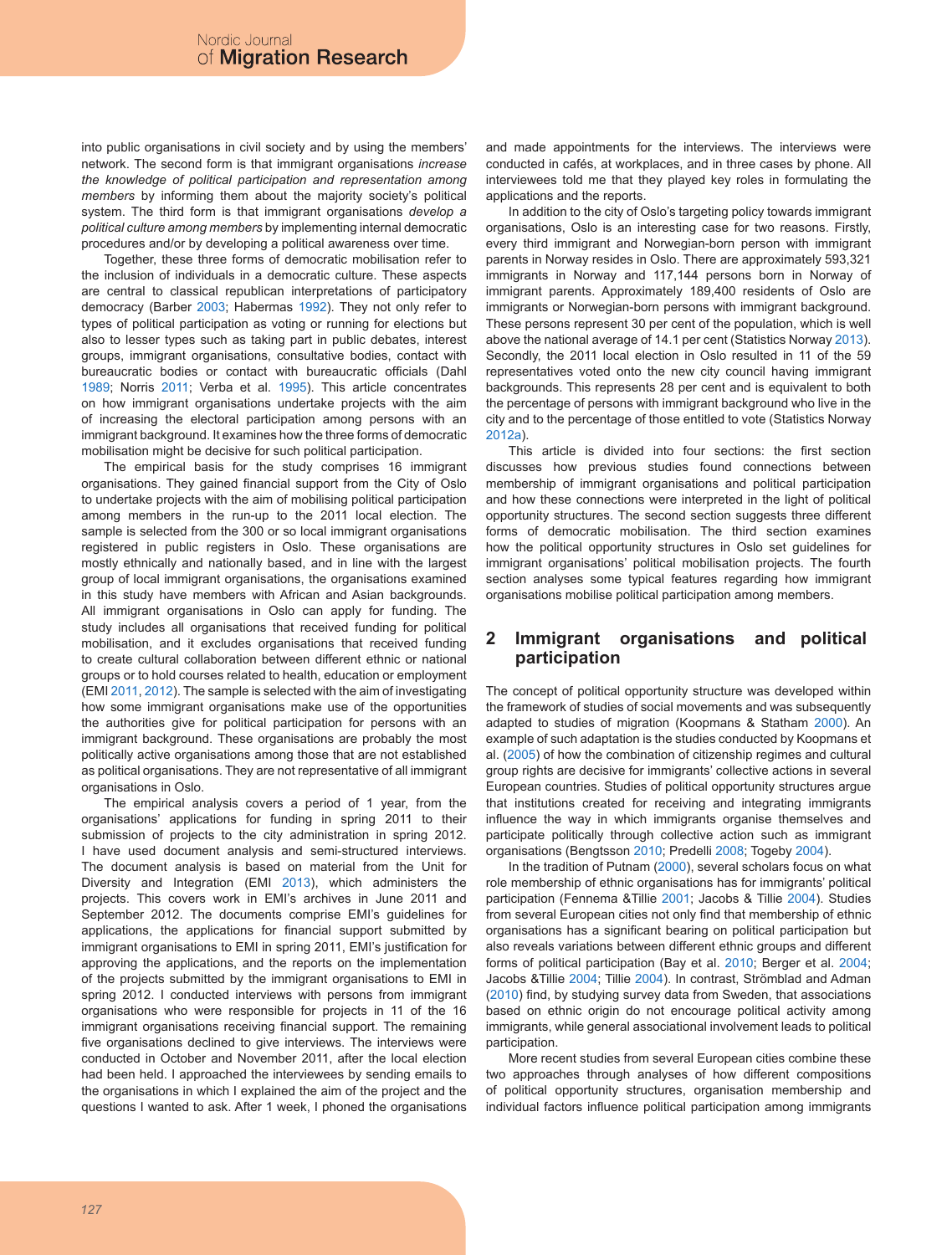(Morales & Giugni 2011). Studies conducted within this analytical framework show that membership of ethnic organisations leads to increased political participation if combined with an open political opportunity structure in the form of multiple group rights (Morales & Pilati 2011; Myrberg & Rogstad 2011).

These European studies show that both the membership of immigrant organisations and the political opportunity structure of the organisations are decisive for political participation by persons with immigrant background. They do not, however, examine which conditions within the immigrant organisations may lead to the members participating in the majority society's political activities. Taking these findings, which are mostly based on quantitative studies, as the point of departure gives rise to a need to conduct a qualitative study of what immigrant organisations do to promote political participation among members. As Yurdakul (2009) argues, many researchers have attached considerable importance to immigrant organisations as actors for increasing the political integration of immigrants, but few have studied what immigrant organisations themselves initiate to gain political influence (see also Hunger et al. 2011). Although Yurdakul (2009) examines the interaction between immigrant organisations and political authorities in Berlin, she does not examine closely what the organisations do to motivate political participation among members. This is, however, emphasised in how Nordic research shows an increasing connection between the state's support of civil society institutions and an increasing involvement of civil society organisations to promote integration of ethnic minority groups into the majority society (Agergaard & Michelsen la Cour 2012; Kugelberg 2011; Pyykkonen 2007).

Taking previous studies of political opportunity structures as his point of departure, Bengtsson (2010) argues that one should examine not only the immigrant organisations' opportunities to gain collective influence but also the opportunities available to individuals through the immigrant organisations. Organisations, which are not primarily oriented towards gaining political influence, may play a political role by virtue of being arenas for socialisation and democratic mobilisation. Bengtsson's (2010) proposed analytical approach is a useful starting point with respect to the idea that immigrant organisations may encourage democratic mobilisation, but he, too, fails to take a closer look at how such mobilisation may take place. It is, however, necessary to develop a systematic classification related to democratic mobilisation.

### **3 Democratic mobilisation**

To examine how immigrant organisations can encourage their members' political participation, it is expedient to introduce a systematic classification comprising three forms of democratic mobilisation. The first is that each immigrant organisation functions as an arena for their members. The central element is that the organisations draw individuals out of the private sphere and into public organisations in civil society (Habermas 1992). Such an action is in itself important for participation in civilian communities as arenas of identity formation, social integration and political engagement (Lorentzen 2004; Wollebæk & Selle 2003: 87). This form of mobilisation entails the establishment of civil society arenas and is independent of whether immigrant organisations mobilise politically (Schrover & Vermeulen 2005), or are interest- or identitybased (Fennema 2004). Such arenas give resourceful activists the possibility to reach persons with an immigrant background by using the established members' network. For electoral participation, the significance of the role of individuals for political mobilisation is important, in line with classical election theory (Verba et al. 1995). Political mobilisation is only one of many forms of societal participation; the labour market and educational institutions are also important arenas of participation.

The second form of democratic mobilisation consists of what immigrant organisations themselves do in terms of informing their members about the majority society's political system and procedures for political representation. Moreover, it requires activists within the organisations who undertake projects with the aim of transferring this knowledge to the members. Whereas the first form is primarily oriented towards internal affairs within the organisations, the second form has an explicit goal of transferring knowledge of political participation and representation by its members in the majority society. How such information aimed at political participation in the majority society is conducted will, nonetheless, be related to the first form of mobilisation. It requires arenas where activists can reach members.

The third form is that immigrant organisations develop a political culture among members by implementing internal democratic procedures and/or by developing a political awareness over time. It can be based on a formalistic understanding of democracy and is contingent on the immigrant organisations being member-based and that all members have an opportunity to participate in the election of their organisation's leadership. The idea that voluntary organisations should provide such a form of democratic schooling is a central aspect of the Nordic tradition of the voluntary organisation, which is characterised by organisations with broad memberships and a democratic structure (Trägårdh & Vamstad 2009; Wollebæk & Sivesind 2010). This ideal is applied to the way in which the authorities envisioned that immigrant organisations should work, particularly in a Norwegian context (Report to the Storting no. 6 (2012–2013)). Accordingly, studies conclude that immigrant organisations serve as schools of democracy by virtue of the way in which members are socialised in a democratic culture through the organisations' rules of democracy (Bay et al. 2010; Predelli 2008). This form of democratic schooling requires immigrant organisations to comply with the rules of democracy, something Rogstad (2007: 117) doubts because many persons with immigrant background are used to making decisions on the basis of a consensus-oriented council of elders or the head of the family.

The third form of democratic mobilisation by developing a political culture does not necessarily require the existence of any internal democratic structure in the immigrant organisations, as in the Nordic tradition. It requires, however, a type of membership, or that individuals are affiliated to the immigrant organisations in such a way that they are exposed to political mobilisation. Even though the first two forms of democratic mobilisation may have an indirect impact on members' political participation in the majority society, it is mainly through this third form where it is expressly formulated as a goal to develop a political awareness over time.

# **4 Political opportunity structures in Oslo**

Two aspects of local political opportunity structures are particularly relevant for immigrant organisations' opportunities to mobilise political participation among members, as mentioned in the introduction. First, individual rights that enable persons with immigrant background to participate in local elections. Secondly, immigrant organisations can apply for financial support for their activities and projects (see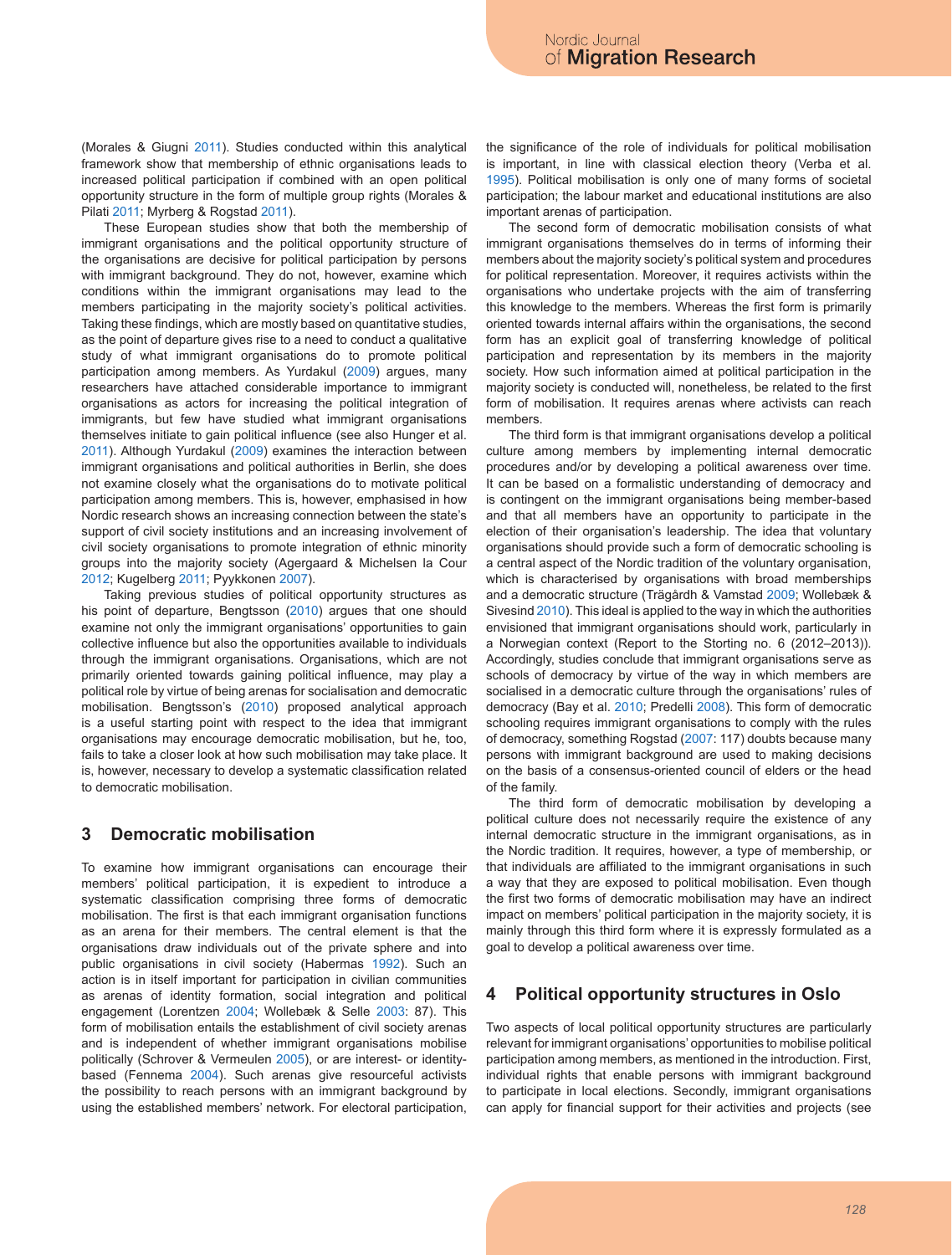Morales & Pilati 2011). Both aspects are managed at local level but are partly determined at national level.

There are three relevant aspects concerning the individual right to participate in local elections, the first of which is the right to vote at elections. In Norway, all foreign citizens aged 18 and above who have been registered as resident in Norway for three consecutive years preceding an election day may vote at local elections. In this respect, Norwegian policy is in line with the other Nordic countries such as Belgium, Netherlands, Luxembourg, Lithuania and Slovenia but differs from other European countries which forbid participation in local elections by persons without citizenship. Studies of Norwegian local elections show lower electoral participation among persons with backgrounds from Asia, Africa and Latin America than among the majority population, and reveal that differences have increased over time (Bergh & Bjørklund 2010).

The second aspect is that the right to participate in local elections also includes the right to be an elected representative of a political party. The outcome of the 2011 local election in Oslo means that, as mentioned in the introduction, the composition of the city council reflects the multicultural composition of Oslo.

The third aspect is that the right to participate in local elections also includes an opportunity to cast personalised votes. This enables voters to vote for persons with the same country background as their own, and raises the issue of the significance of descriptive representation, where elected representatives share key characteristics such as ethnic background, religion or gender with the persons they represent (Mansbridge 2000). Norwegian studies report that electoral participation increases if there are elected representatives with immigrant background in a local area, and conclude that descriptive representation is important for electoral participation (Bergh & Bjørklund 2013). In Oslo, persons with immigrant background are particularly evident in the social democratic Labour Party. The party ranked four candidates with immigrant backgrounds high on its ballot paper for the 2011 local election, while a further seven representatives were elected through personalised votes on election day. Consequently, 11 of the Labour Party's 21 city council representatives have immigrant background and they are, therefore over-represented.

Political opportunity structures also set guidelines through financial support, which are decisive for being able to establish immigrant organisations and the type of activities they undertake (Bloemraad 2005; Schrover & Vermeulen 2005). It is essential for the immigrant organisations' projects that the City of Oslo administers financial support schemes for local immigrant organisations and networks (Directorate of Integration and Diversity Circular 4/11). The requirement for collaboration has become increasingly strict in recent years because recent studies of local immigrant organisations in Norway characterise them as local associations that are formed primarily to preserve ethnic and religious identity, with little contact with others (Hagelund & Loga 2009; Nødland et al. 2007; Ødegård 2010; Predelli 2008 Rogstad 2007). In a wider context, the tightening of the rules can also be understood in the light of criticism of multiculturalism across Europe (Bay et al. 2010; Vertovec & Wessendorf 2010).

Despite 190 immigrant organisations and networks receiving funding for various types of projects from the support schemes, few have given priority to political mobilisation. A total of 174 grants administered by the City of Oslo through these support schemes went to projects whose purpose is either to create cultural collaboration between different ethnic or national groups or to hold courses related to health, education or employment. A review of the funded applications for the three preceding years reveals a similar pattern. While the City of Oslo did not fund any projects aimed at mobilising political participation in 2008, it funded eight such projects in the run-up to the general election in 2009 and three in 2010 (EMI 2011, 2012).

Within the scope of these political opportunity structures, 16 immigrant organisations in Oslo applied for funding for projects aimed at motivating their members to participate in the 2011 local election. All organisations that applied for funding projects with the aim of mobilising their members to political participation received funding, and none was rejected. That year the municipality allocated NOK 450,000 to these 16 immigrant organisations via these two support schemes. Each immigrant organisation received an average of NOK 27,000 to undertake its project. These are active organisations, which adapt to and make use of the political opportunity structures. The following analysis of their ways of mobilising their members shows how such activities can be understood and implemented.

# **5 Immigrant organisation projects**

Although the Norwegian state and the City of Oslo set guidelines for the projects in the form of political framework conditions, the individual immigrant organisations initiated them and carried them out. These projects are not part of the authorities' information or training schemes for minorities, such as introductory programmes for immigrants. They also differ from the political parties' election campaigns as they are developed by local immigrant organisations. Consequently, the form and content of projects can be adapted to the particular needs, language and cultural codes of the respective groups. A common denominator for all projects is their objective of mobilising political participation among minorities in general and electoral participation in the 2011 local election in particular. The projects include information campaigns, meetings, seminars, radio programmes, and one song contest (EMI 2011, 2012).

### *5.1 Functioning as an arena for members*

For these projects to mobilise participation among persons with immigrant background, the immigrant organisations must serve as arenas for their members, in line with the first form of democratic mobilisation. In order to disseminate knowledge, organisational structure is highlighted as important by all the respondents; first and foremost among members within the respective immigrant organisations and also among organisations. Most of the respondents emphasise that most of their members know each other and therefore have opportunities to get their information across via informal channels. Here is a typical comment from one respondent: 'Many know each other, and we encourage everyone to bring along people they know'.

The networks are not exclusively linked to the organisations' formal function as an arena for activists; they also cover private acquaintances. There are clear differences between private acquaintances and official contacts via an organisational network (Lorentzen 2004). Although these networks overlap, all respondents refer to their organisation's members as a distinct group. The group of members is an active category for all of them, irrespective of type of network. Many respondents stress that they have to personally call or urge their members to get them to attend meetings. This must be done shortly before a meeting is due to take place, and a typical statement in this regard is: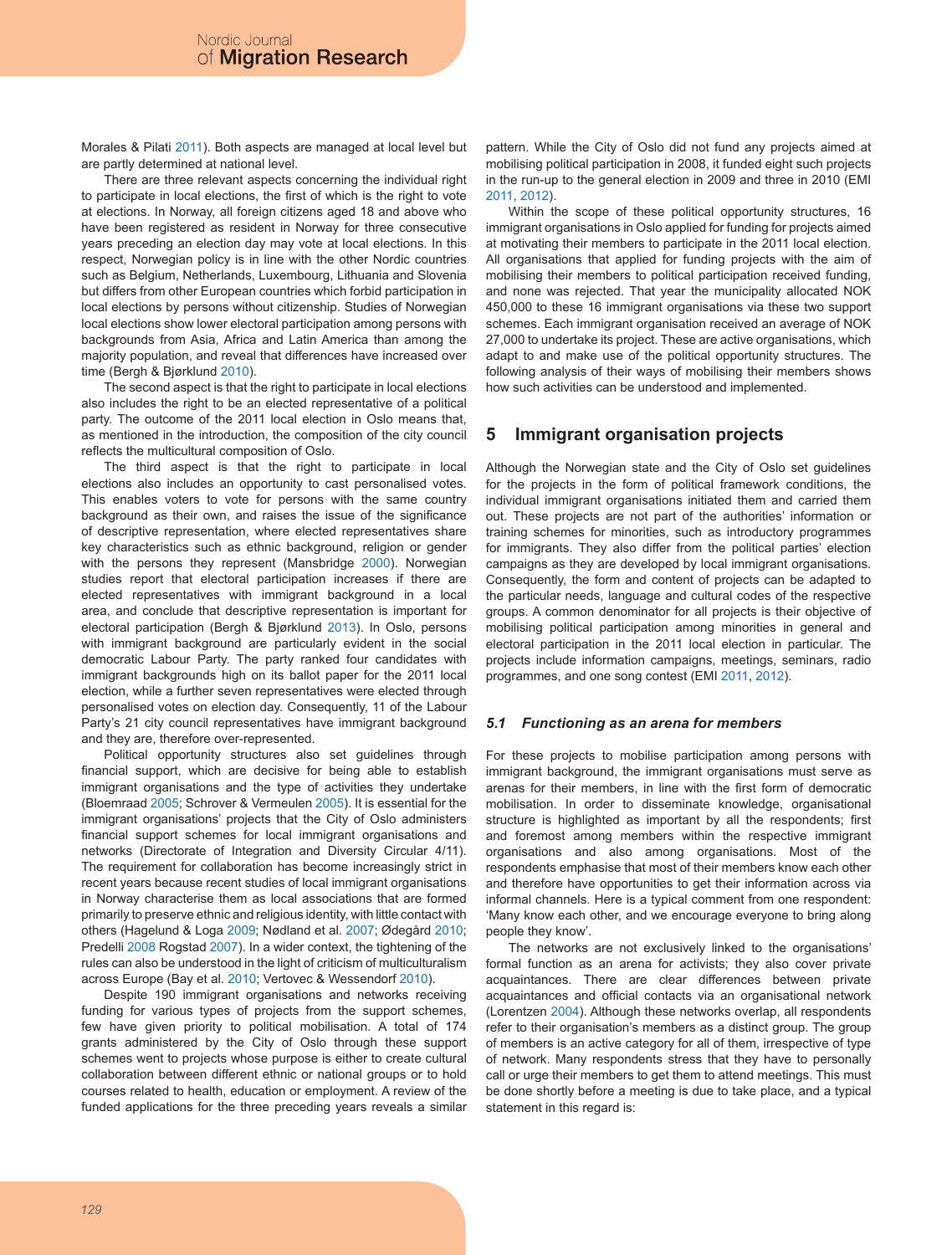We sent an e-mail to the network. We gave information about our places, such as cafés and restaurants. We put up posters. On the day of the meeting we sent between 300 and 400 text messages to remind people about the meeting, because otherwise no-one would turn up. I sent 300 text messages to my contacts at 10 O'clock in the morning to remind them about a seminar arranged for later that day.

All immigrant organisations use multiple information channels. They send e-mails to members or other organisations, phone or send text messages to members, publish information on Facebook, create websites, hand out flyers, have stands at other events, and put up posters, particularly in restaurants frequented by members (EMI 2011, 2012). Only in one instance was a letter sent to members. Three respondents also mention the importance of immigrant radio stations, which broadcast information on elections in languages such as Turkish, Azerbaijani, Farsi, Albanian, Urdu, and Norwegian.

Networks between immigrant organisations are also highlighted as important for political participation, as reported by, among others, Tillie (2004) based on studies in Amsterdam. In Oslo, however, a network can be understood on the basis of the political opportunity structures, where the state requires multiple ethnic or national groups to cooperate to prevent segregation between ethnic groups (Bay et al. 2010). The majority of immigrant organisations cooperate with other organisations on projects. Only two immigrant organisations cooperate with organisations with the same country background, while three cooperate with organisations from the majority society.

All meetings arranged through the projects are in principle open to everyone, but many of them are in practice adapted to the respective immigrant organisations' members and internal network (EMI 2012). According to the respondents, all the projects are conducted in Norwegian, but almost all of them offered the opportunity to use interpreters according to the respective country backgrounds of the immigrant organisations. Furthermore, this study confirms the role of individuals for political mobilisation by using networks (Verba et al. 1995). Those with responsibility for the projects are resourceful activists who want to mobilise political participation among persons with immigrant background. A typical statement from an activist/respondent regarding members is that:

We want them to take an interest in Norwegian society. We say: 'You must show an interest in what is going on in the country you live in. We are part of this society; we must take an interest in what is going on around us'.

The role of the individual has been documented in Norwegian studies, which conclude that immigrant organisations are run by a few committed individuals (Nødland et al. 2007; Rogstad 2007). Yurdakul (2009) also shows from studies of immigrant organisations in Berlin that an organisation's elite is important for initiating projects and liaising between members and the country's political institutions. Whereas Yurdakul (2009) concludes the elite's reasoning in different immigrant organisations in Berlin varies, it is strikingly similar in Oslo.

This study shows that there are few differences in the reasoning of the immigrant organisations, despite the wide variety of country backgrounds. The similarity is particularly apparent in the organisations' applications and reports, where respondents display similar levels of situational awareness (EMI 2011, 2012). They all emphasise the low level of participation among minorities at local elections, and many refer to statistics. The following formulations in an application for financial support are typical:

The statistics on voter participation show that electoral participation by immigrants in Norway is generally low. Immigrants from the Middle East and parts of Asia have the lowest electoral participation. The statistics from the local election in 2007 show that 36 per cent of Turks, 45 per cent of Pakistanis and 32 per cent of Iraqis with Norwegian citizenship exercised their right to vote. The figures are even poorer for immigrants with foreign citizenship. We want to start a campaign to increase electoral participation among immigrants.

This might reflect an ambition to adapt for strategic reasons to general conditions for getting funding. Nevertheless, the mobilisation efforts depend on the existence of an organisational structure, a network and, for many immigrant organisations, a meeting place. In this context, the significance of the organisational structure for participating in formal organisational work representing the first form of democratic mobilisation is that the immigrant organisations serve as arenas or platforms for the activists' efforts to increase political mobilisation among members.

### *5.2 Knowledge of political participation and representation*

The immigrant organisations provide information about three kinds of political knowledge, in line with the second form of democratic mobilisation. The first is to increase the knowledge of the Norwegian political system, which is highlighted as the main reason in most applications for financial support for projects. This concerns how the political system works, social participation, how public institutions work, what the right to vote means and the electoral system. The need for this type of knowledge is further emphasised by several respondents by explaining that it is difficult to motivate electoral participation if one does not know how the political system works. Here is a typical comment from one respondent:

It is important that we had someone there who could talk about how the election takes place, because many don't know that. We also managed to explain what to do with the voting slip.

The other type of political knowledge concerns the different political alternatives at elections, which is also emphasised as a general need in most applications (EMI 2011). Several respondents stress that one cannot simply encourage persons with immigrant background to vote; they must also receive information about which political alternatives they have in an election. Some respondents mentioned a general uncertainty among voters with immigrant background:

There is some confusion among voters with minority background. Many don't know what the political alternatives are, which politicians have kept their promises, and what priorities the parties have. To be able to vote, one must know what one is voting for.

To inform their members about the political alternatives, most immigrant organisations arrange for them to meet political representatives from several parties at seminars and public debates (EMI 2012). Several respondents view the immigrant organisations as a liaison between persons with immigrant background and politicians. Based on this reasoning, the respondents refute the argument that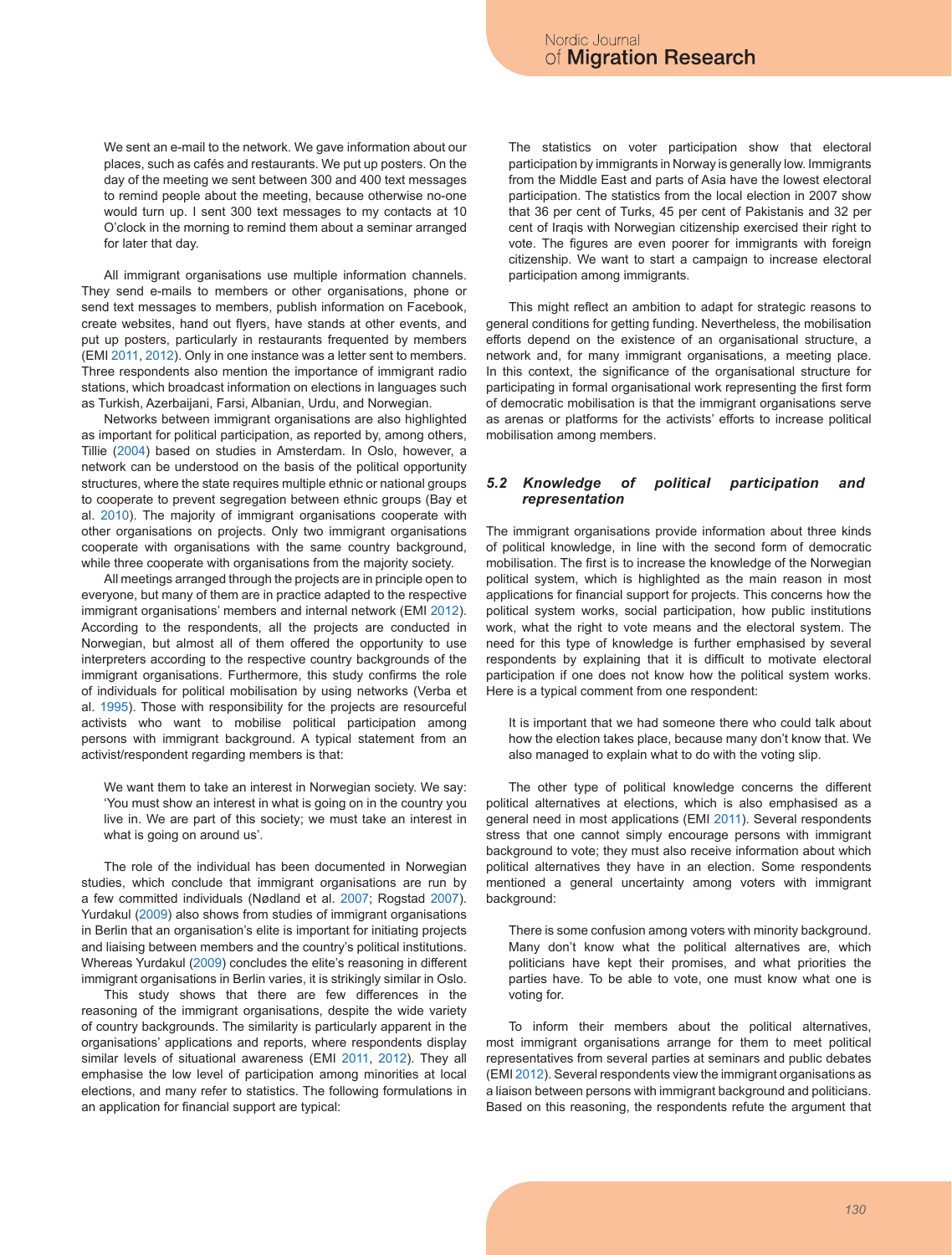ethnic organisations have a tendency to isolate their members and thereby constitute an obstacle to social and political integration into the majority society (Putnam 2007; Rogstad 2007). On the contrary, most respondents argue that the aim of their projects is to bridge the gap between ethnic organisations and the majority society. By informing their members about the Norwegian political system and the political alternatives, they aim to motivate them to adapt to the political opportunity structures by participating in elections.

The third type of knowledge the immigrant organisations aim to transfer to their members is related to political representation. This is related to the fact that the political opportunity structures allow voters to cast personalised votes in local elections. In the 2011 local election in Oslo, several persons with immigrant background were elected through personalised votes, as was also reported by Togeby (2004) in connection with Danish local elections. However, the casting of personalised votes for reasons of ethnic or national background conflicts with democratic ideals of representation. In such cases, the immigrant organisations introduce ethnic identity organisation into democratic structures (Fennema 2004). This contradiction is a key issue for one respondent, who also stresses the responsibility of the parties:

The parties also have a responsibility for recruiting within the parties. Most of those with immigrant background who were elected as representatives appeared way down on the ballot papers, but they were elected because they received a lot of personalised votes. It is positive that there is engagement and that many people vote, but it is negative if they only vote for someone simply because they know them.

The respondents give three reasons why voters with immigrant background vote for candidates with immigrant background. One reason given by several respondents is the importance of persons with immigrant background as role models. One respondent is particularly concerned that the candidates should show it is possible to stand for election:

The candidates with immigrant background who stood for election could show that they had the same background as the participants and that it was possible to stand for election.

The absence of role models was also underlined; respondents from Turkish and Vietnamese organisations attributed the low level of electoral participation by their groups to the lack of political representatives with their national backgrounds. According to these respondents, neither Turks nor Vietnamese have role models in the political system and are therefore in a weaker position than the Pakistanis, who have many representatives.

Another reason which some respondents mention derives from the idea that persons with immigrant background share the same interests. This, however, is not automatically the case, even if one is represented by someone who is similar to oneself (Mansbridge 2000). Both immigrant organisations and political parties often send representatives with immigrant background to the meetings arranged by the immigrant organisations. The idea is that these representatives know what others with immigrant background are concerned about. According to one respondent, a consequence of this situation is that a large proportion of members of immigrant organisations only meet candidates of immigrant background, and thus vote for them.

A third reason mentioned by the majority of respondents is the importance of the members' personal knowledge of candidates of the same country background as their own. Some respondents describe how political representatives of immigrant background know how to convince others to vote for them. They make a point of how people from the same country background trust each other. This form of reasoning is linked to personal relations that surpass the boundary of organisational structure:

Candidates often have other forms of contact with voters. They use personal contact and say that they must vote for me. It is based on family ties or familiarity or on inviting people to dinner.

The opportunity to cast personalised votes can lead to a form of descriptive representation which does not necessarily mean that persons with immigrant background are politically integrated into the majority society (see also Bay et al. 2010; Rogstad 2007). In this situation, it appears that the immigrant organisations help candidates with immigrant background receive personalised votes. Although this implies that the immigrant organisations motivate their members to actively participate, they also introduce ethnic identity organisation into democratic structures. Similar voting patterns have been observed among other relatively deprived categories at different points of history (Mansbridge 2000).

### *5.3 Developing a political culture among members*

The reports sent to the city administration (EMI) in spring 2012 referred to popular support for the projects; any report to the contrary is probably not to be expected. As they have received financial support, they might feel the need to gloss over challenges and inflate successes. The reports' descriptions of the participation do, however, reveal differences. The events arranged were attended by between 15 and 300 people. Attendance figures were highest where an election project was held in conjunction with other events, such as Eid celebrations. According to the majority of the reports, attendance figures for young people were generally low, and attendance figures for men were higher than for women. While most of the activists/respondents in this study are men, only two gender-based distinctions could be observed. In one organisation, the project was started by a women's organisation, while another organisation arranged events where women and men sit in separate rooms (EMI 2012).

All respondents believe the projects are important for political participation, but only one claims a connection between their project and participation in the 2011 local election. They are probably right. The awareness rising over time might be more important, in line with the third form of democratic mobilisation. Even if electoral participation in Oslo increased from 61 per cent in 2007 to 65 per cent in 2011 (Statistics Norway 2012b), this increase cannot be attributed to the projects because, among other reasons, they only cover a small proportion of those eligible to vote in the city. While some respondents stress that their projects are intended to mobilise electoral participation, others are more concerned with raising political awareness over time:

I have talked to a lot of people after the event and after the election, and many who had never previously voted did participate in the election. It takes time to convince people. It happens with time. Some people take things on board, while others who are a bit headstrong need more time, but they get something to think about.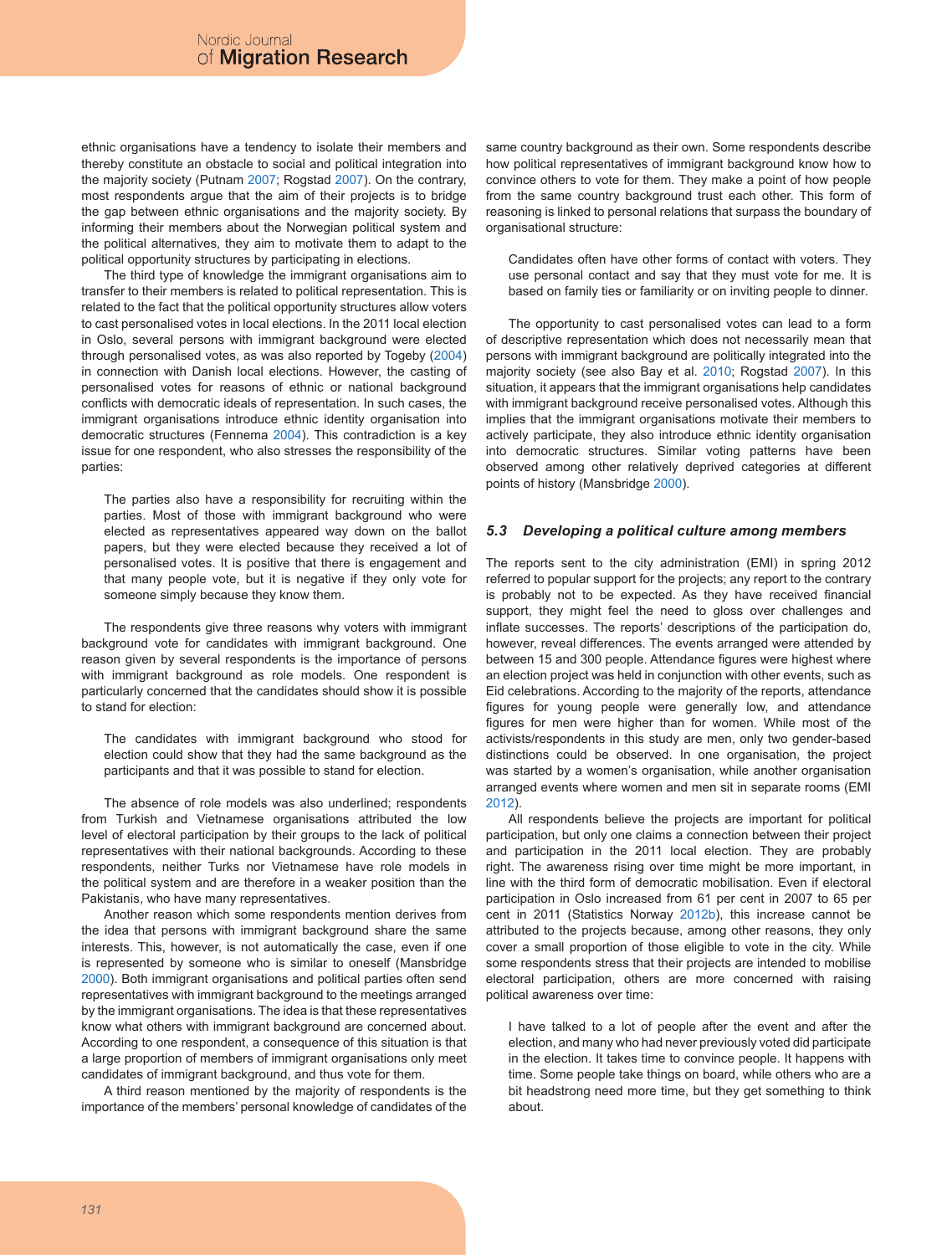While all organisations have in their statutes that they follow internal democratic procedures, this was not emphasised as decisive for democratic mobilisation. Many immigrant organisations have a strong membership of political refugees (including Afghanistan, Iraq, Kurdistan, Vietnam, Somalia, Sri Lanka) who should have knowledge about democracy, and engage in transnational politics that is not related to their country of settlement. They might not need schooling in democracy, but rather encouragement to participate in their country of settlement. A recurring argument is that if one is to live in Norway one must participate in order to have an influence in the majority society. Although several organisations have as their main purpose to maintain their transnational ties to their countries of origin, none of the organisations' applications or reports on the projects refer to these ties. Only one respondent refers to the political situation in their members' country of origin:

We have made comparisons with the areas from which we come and want to tell people how free we are in this country, and to explain that as long as we live in this country, we must participate. We have placed an emphasis on the social and personal aspects of participation while living in this country.

This might be understood within the framework of political opportunity structures, which give the activists scope for action because the activists can refer to opportunities for political participation and influence in the majority society. With respect to the goal of developing a political culture of democratic participation, 'Rapvalg' (Rap Election, a concert and competition aimed at promoting increased voter participation among the minority community in Norway) organised by OMOD (Organisation against Public Discrimination) is relevant. The initiators behind Rapvalg want to focus on making young people more socially aware through music. The website states that:

It is the power of words set to music that counts in Rapvalg. In this way we want young people to have a chance to express their views in a creative way and to have their message heard (Rapvalg 2011).

OMOD challenged young people to create music that dealt with social issues and submit them to Rapvalg. More than 68 young people between the ages of 13 and 29 submitted contributions. The songs were made available on the Rapvalg website for people to vote for them. The educational idea behind Rapvalg is schooling in democracy. The contributors are provided with training in how to win votes, while the voters are told that their votes decide who wins the competition. The idea is that this can be transferred to democratic participation.

Other respondents also underline the importance of the projects for developing a political culture over time. One respondent wants to see the big picture because this can both increase members' understanding of politics and mobilise electoral participation. Most of the respondents view electoral participation as one of several activities:

We get the chance to talk with representatives who are elected. They can show us the way and tell us what it's like being a politician. Things like that can be important to get across. They would be politically stimulating projects because they would get the ball rolling. Electoral participation is a result of multiple activities, and the foundation must be in place. The campaign itself helped a bit, but we must keep pushing forward. We will work more systematically for the next election.

For some respondents the projects in the run-up to the local election in Oslo in 2011 were just one small step. Several activists stress the importance of showing the way. As one respondent says: 'It is important to get immigrants on your side if you want to mobilise political participation'. These activists see that the local political opportunity structures allow scope for political participation by persons with immigrant background, and use the immigrant organisations as an arena to develop a political culture of political participation.

# **6 Conclusion**

This article confirms the conclusions reached in previous studies about connections between membership of immigrant organisations, the organisations' political opportunity structures and political participation (Bay et al. 2010; Morales & Giugni 2011). In addition, the article demonstrates how this comes about. It shows the usefulness of expanding on the findings of quantitative studies by examining more qualitatively what the immigrant organisations themselves do to encourage their members into political participation.

With the aim of analysing the interaction between local political opportunity structures and how immigrant organisations mobilise political participation among members, the article develops and applies a systematic classification comprising three forms of democratic mobilisation. The empirical analysis demonstrates how the combination of these three forms in practice can be understood within Oslo's political opportunity structures; the right to participate in local elections and the funding to undertake projects. These contextual conditions might be decisive for the findings that there are few differences in the reasoning of the different immigrant organisations, regardless of country background. All projects constitute a strong appeal for electoral participation, and political opportunity structures offer scope for action to resourceful activists. As the organisations receive financial support, it is easier for them to create an arena, which forms the basis of resourceful activists' training of members.

Due to this study's selection of immigrant organisations, one cannot draw conclusions about the situation in Oslo or Norway in general. The selected organisations are the most likely cases of all when it comes to democratic mobilisation. The findings show patterns of how the political opportunity structures give some immigrant organisations and activists within these organisations the possibility of democratic mobilisation.

The projects provide, however, little training in formal organisational activities, partly because recruitment mostly occurs via informal network structures. Although these projects do not necessarily work as schools of democracy in terms of organisational training, in line with the Nordic tradition of the voluntary organisation, such schooling can be an integral part of being a member of an organisation. The main objective for the projects is to mobilise participation in the local election by increasing knowledge of the political system and the available voting alternatives. This form of political information activity may appear to result in descriptive representation, whereby the immigrant organisations introduce an ethnic identity organisation to democratic structures. Such representation may have influenced the election result in the local election in Oslo in 2011.

The activists believe, however, these projects are a long-term investment in political education and part of the gradual development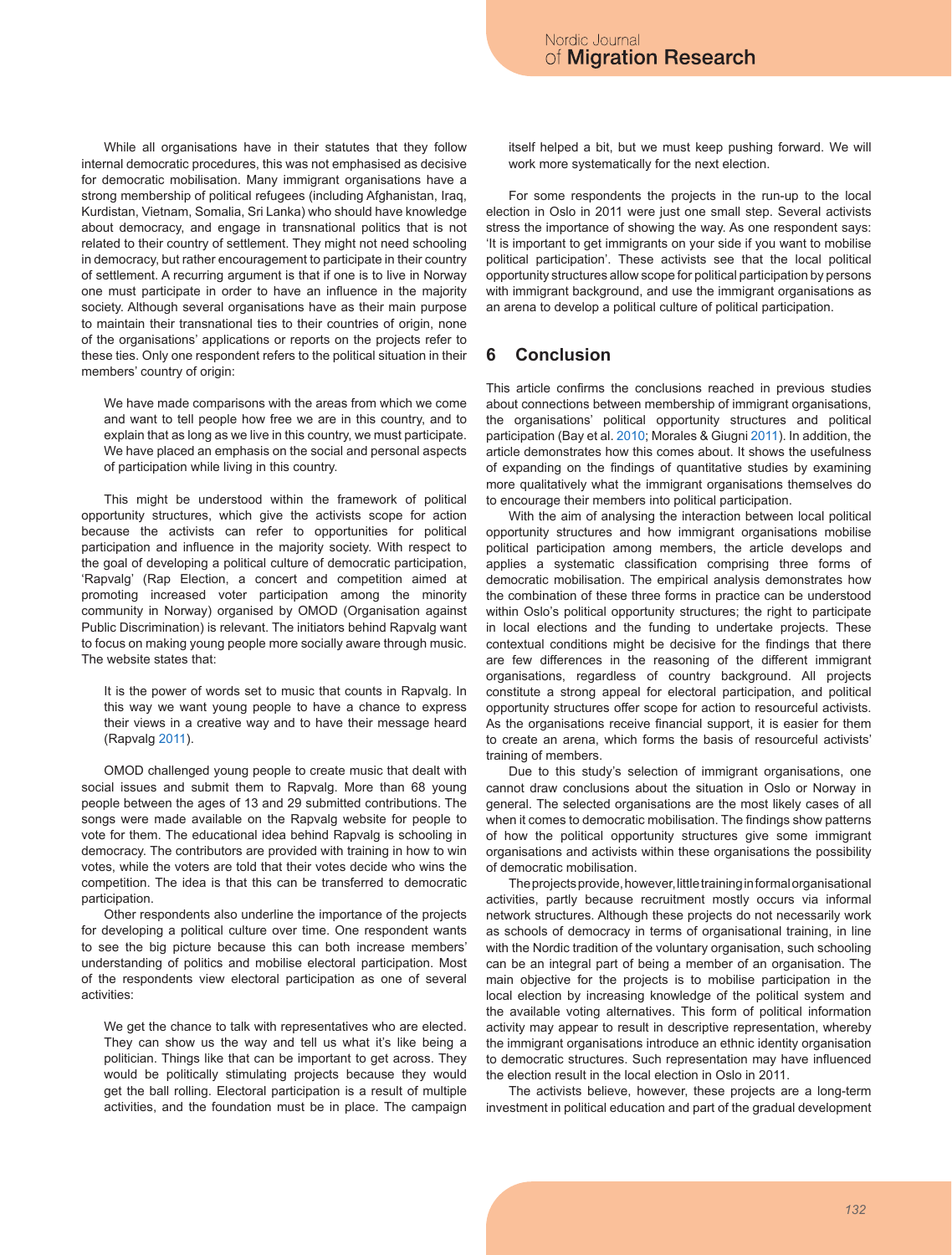of a culture of political participation. Over time, such a targeted policy towards immigrant organisations will lead to the organisations' own initiatives and projects encouraging their members into democratic mobilisation in the majority society. Such projects are important because they are adapted to the particular needs, language and cultural codes of the respective groups. If immigrant organisations are included in the political regime of integration within a nation state, they might have potential as agents of political integration. The pattern found among the organisations analysed in this study can form the basis for further research on how some organisations make use of political opportunities.

**Marianne Takle** holds a PhD in political science. Her doctorate focused on the subject of German migration policy. She has also published a book and several articles about the relationship between nation and library. Since 2008 she has studied the EU's migration policy, national migration policy in selected European countries, nationalism and cultural studies at NOVA, Norwegian Social Research. In 2010, she was a Research Fellow at POLIS, University of Cambridge, where she studied the European border control regime. She is currently working on a 3 year post doctoral project on how immigrant organisations in Oslo participate in local democracy.

#### **References**

*Agergaard, S & Michelsen la Cour, A 2012, 'Governing Integration through Sports', Nordic Journal of Migration Research, vol. 2, no. 1, pp. 26–34.*

- *Barber, BR 2003, Strong democracy participatory politics for a new age, University of California Press, Berkeley.*
- *Bay, AH, Hagelund, A & Finseraas, H 2010, 'Civil society and political integration of immigrants in Norway', in Diversity, inclusion and citizenship in Scandinavia, eds. B Bengtsson, P Strömblad & AH Bay, Cambridge Scholars Publishing, Newcastle upon Tyne, pp. 295–323.*
- *Bengtsson, B 2010, 'Political opportunity structure and ethnic organisation: how political, what opportunities, which structures?', in Diversity, inclusion and citizenship in Scandinavia, eds. B Bengtsson, P Strömblad & AH Bay, Cambridge Scholars Publishing, Newcastle upon Tyne, pp. 241–269.*
- *Berger, M, Galonska, C & Koopmans, R 2004, 'Political integration by a detour? Ethnic communities and social capital of migrants in Berlin', Journal of Ethnic and Migration Studies, vol. 30, no. 3, pp. 491–507.*
- *Bergh, J & Bjørklund, T 2010, 'Political integration of minorities: election turnout in Norway's minority communities', in Diversity, inclusion and citizenship in Scandinavia, eds. B Bengtsson, P Strömblad & AH Bay, Cambridge Scholars Publishing, Newcastle upon Tyne, pp. 269–295.*
- *Bergh, J & Bjørklund, T 2013, Minoritetsbefolkningens mote med det politiske Norge, Partivalg, valgdeltakelse, representasjon, Cappelen Damm Akademisk, Oslo.*
- *Bloemraad, I 2005, 'The limits of de tocqueville: how government facilitates organisational capacity in newcomer communities',*  Journal of Ethnic and Migration Studies, vol. 31, no. 5, pp. *865–887.*
- *Dahl, RA 1989, Democracy and its critics, Yale University Press, New Haven and London.*
- *Directorate of Integration and Diversity, IMDI Circular 4/11. Grants to voluntary activities in the local community that contribute to participation, dialogue and collaboration. 15.11.2010.*
- *EMI, 2011, Unit for diversity and integration's archives of applications and grants conducted in July.*
- *EMI, 2012, Unit for diversity and integration's archives of reports conducted in September.*
- *EMI, 2013, Unit for diversity and integration. Available from: <http://www.bydel-grunerlokka.oslo.kommune.no/enhet\_for\_ mangfold\_og\_integrering/> [Last accessed 04.04.2013].*
- *Fennema, M 2004, 'The concept and measurement of ethnic community', Journal of Ethnic and Migration Studies, vol. 30, no. 3. pp. 429–447.*
- *Fennema, M & Tillie, J 2001, 'Civic community, political participation*  and political trust of ethnic groups', Connections, vol. 24, pp. *26–41.*
- *Habermas, J 1992, Faktizität und Geltung. Beiträge zur Diskurstheorie des Rechts und des demokratischen Rechtsstaats, Suhrkamp, Frankfurt am Main.*
- *Hagelund, A & Loga, J 2009, Frivillighet, innvandring, integrasjon. En kunnskapsoversikt, ISF Report 1, Oslo.*
- *Hunger, U, Metzger, S & Bostanci, S 2011, Kooperation mit Migrantenorganisationen – Studie im Auftrag des Bundesamts für Migration und Flüchtlinge, BAMF, Nürnberg.*
- *Jacobs, D & Tillie J 2004, 'Introduction: social capital and political integration of migrants', Journal of Ethnic and Migration Studies, vol. 30, no. 3, pp. 419–427.*
- *Koopmans, R & Statham, P 2000, 'Migration and ethnic relations as a field of political contention: an opportunity structure approach', in Challenging immigration and ethnic relations politics: comparative European perspectives, eds. R Koopmans & P Statham,Oxford University Press, Oxford, pp. 13–17.*
- *Koopmans, R, Statham, P, Giugni, M & Passy, F2005, Contested citizenship: immigration and ethnic relations politics in Europe, Minnesota University Press, Minnesota.*
- *Kugelberg, C 2011, 'Integration policy and ethnic minority associations', in Policy worlds. Anthropology and analysis of contemporary power, eds. C Shore et al. Berhahn Books, New York, pp. 264–282.*
- *Lorentzen, H 2004, Fellesskapets fundament sivilsamfunnet og individualismen, Pax, Oslo.*
- *Mansbridge, J 2000, 'What does a representative do?', in Citizenship in diverse societies, eds. W Kymlicka & W Norman, University Press, Oxford, pp. 97–124.*